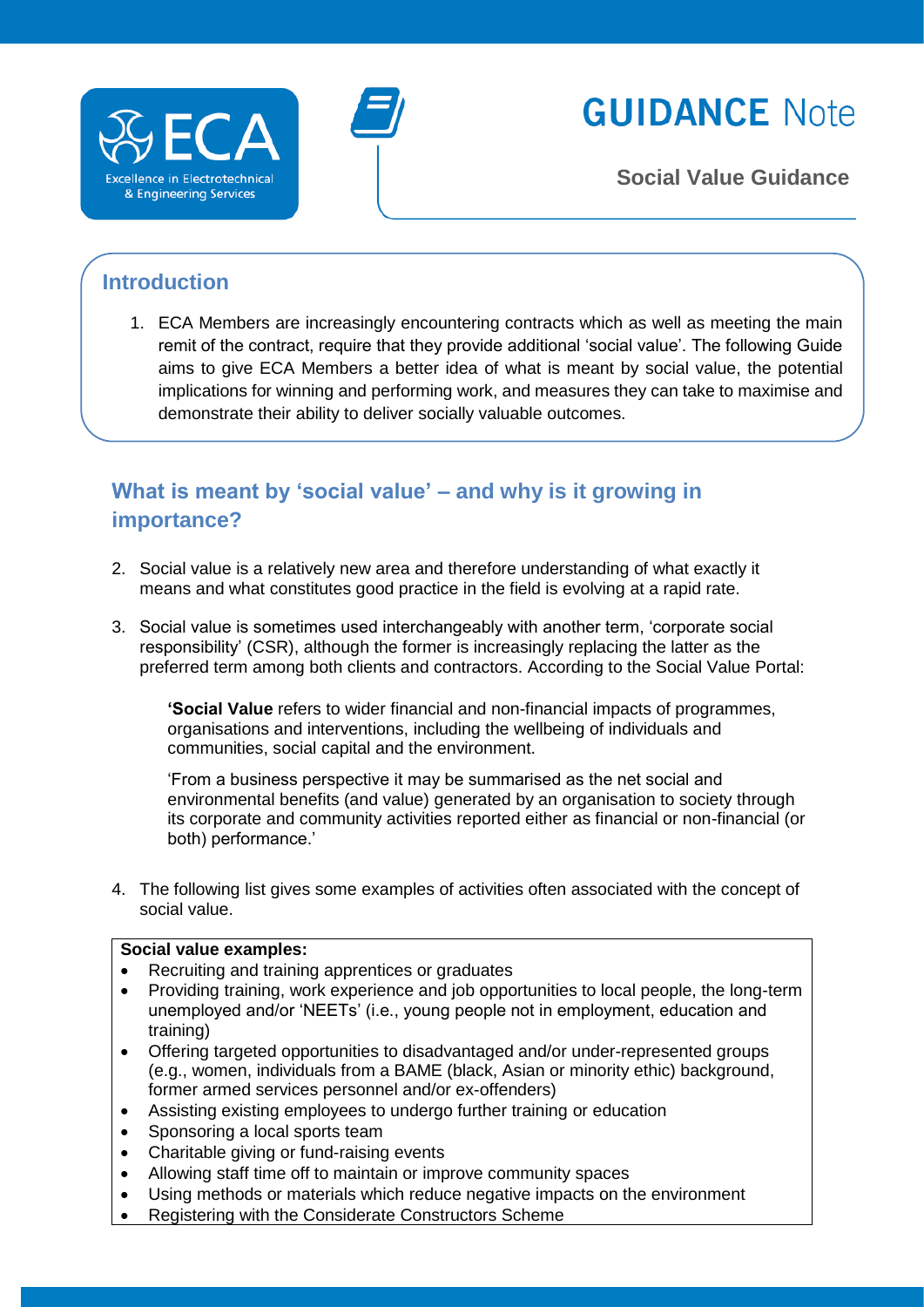- Becoming a Living Wage Employer.
- 5. The increased profile of social value is in part a response to growing societal concerns about commercial organisations focussing on minimizing costs and maximising profits with little or no consideration of the wider society and environment. These concerns have become even more salient as the willingness and/or ability of Government and the wider public sector to provide public services have diminished and reliance on outsourcing to the private sector has grown.

## **Which clients are interested in social value?**

#### **Public-sector (and similar) clients**

- 6. Perhaps unsurprisingly, quite a lot of the current interest in social value is concentrated in public sector and related organisations, including central and local government, housing associations, public infrastructure projects and regulated utilities. A short description of relevant planning and public procurement legislation is included in the Appendix at the end of this Guide. The scale and relative attractiveness of work in the public and regulated sectors mean that many ECA Members are likely to encounter social value requirements and have an interest in demonstrating their ability to deliver socially valuable outcomes.
- 7. Given the diverse range of activities capable of falling under the broad banner of social value, specific requirements can vary noticeably from one public sector client to another. Local authorities, for example, tend to prioritise initiatives that will have a direct, and preferably immediate, impact on local communities, such as employment of local people and training, work experience and job opportunities for disadvantaged or underrepresented groups, the long-term unemployed and/or 'NEETs'. Some contracts may include social value requirements in a related area – for example, a school's contract may include an expectation that contractors will contribute a play area for local children.

#### **Greater Manchester Combined Authority**

The Social Value Procurement Policy for GMCA [here](https://www.greatermanchester-ca.gov.uk/media/1393/social-value-policy.pdf) sets out the Authority's objectives. These include to:

- 'promote employment and economic sustainability tackle unemployment and facilitate the development of skills'; and
- 'raise the living standards of local residents working towards living wage, maximise employee access to entitlements such as childcare and encourage suppliers to source labour from within Greater Manchester'.

The Policy document then goes on to give several examples of how suppliers can go about meeting the Authority's objectives, (pages 3-7) including:

- a) Create a target number of jobs in the local economy
- b) Support the local economy by spending a target percentage of total expenditure in the local supply chain
- c) Reduce average sickness absence by a target percentage through an improved health, wellbeing and support package for staff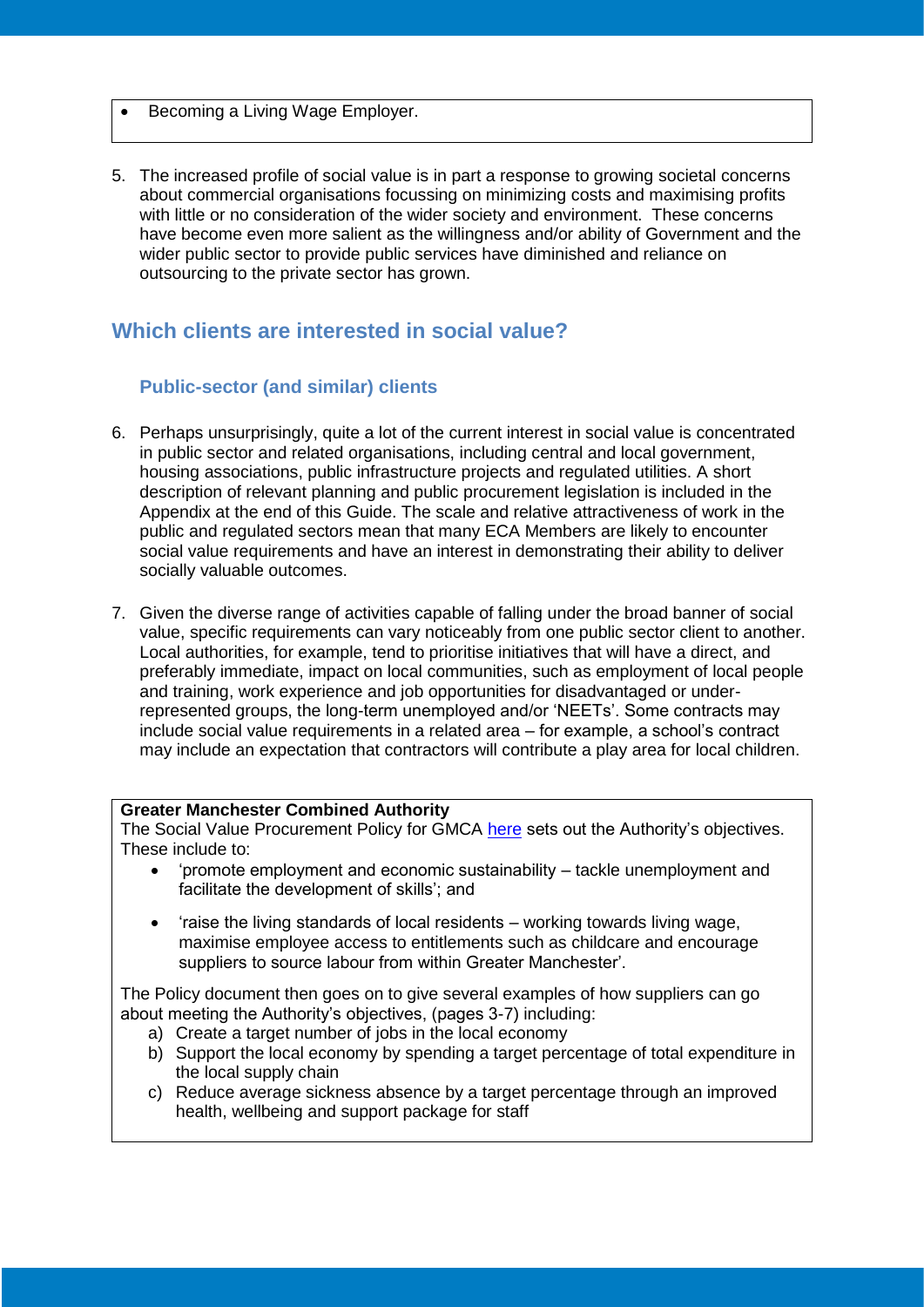#### **Wales**

The Welsh Government has established a Code of Practice entitled 'Ethical employment in supply chains' which can be downloaded [here](https://gov.wales/topics/improvingservices/bettervfm/code-of-practice/?lang=en) and which covers :

- Modern Slavery and respect for human rights
- Anti-blacklisting
- False self-employment, unfair use of umbrella schemes and zero-hours contracts
- Paving the 'real' Living Wage.

The Welsh Government requires all suppliers to sign up and comply with the Code of Practice and encourages other organisations in Wales to adopt it.

# **Private-sector clients**

8. Whilst some private sector clients remain narrowly focussed on price to the exclusion of much else, this is not true of others. In the latter instance, some private sector clients might adopt quite a similar approach to the public sector, whilst others will tend to favour a narrower range of quantifiable benefits which can be readily used for positive publicity.

#### **Great Portland Estates**

GPE requires its suppliers to subscribe to a Code of Conduct here [\[https://www.gpe.co.uk/media/2211/supplier\\_code\\_of\\_conduct\\_august\\_2016.pdf\]](https://www.gpe.co.uk/media/2211/supplier_code_of_conduct_august_2016.pdf), key elements of which include:

- Health and safety standards, including adequate occupational health provision
- Encouraging apprenticeships
- Encouraging payment of the London Living Wage
- Respect for trade union rights
- Community and schools engagement

## **Main contractors**

9. Nowadays, nearly every large main contractor in the UK publicises its 'responsible' or 'sustainable' procurement policies and includes elements of these in its supply chain selection criteria. Whilst arguably these new measures only partially off-set the continuing effects of price-based subcontracting, late payment and other unsustainable commercial practices, they do represent at least some level of response by main contractors to client demand (as above) and broader, societal expectations of responsible corporate behaviour.

#### **Common Assessment Standard**

Build UK and CECA published a Common Assessment Standard [\[https://builduk.org/wp](https://builduk.org/wp-content/uploads/2019/04/Common-Assessment-Standard-Question-Set.pdf)[content/uploads/2019/04/Common-Assessment-Standard-Question-Set.pdf\]](https://builduk.org/wp-content/uploads/2019/04/Common-Assessment-Standard-Question-Set.pdf) in April 2019. ECA was closely involved in developing this Standard, which aims to simplify main contractor pre-qualification requirements. CAS questions relevant to social value include:

- Is the organisation a sheltered workshop, social enterprise or social business?
- What percentage of workers are disabled or disadvantaged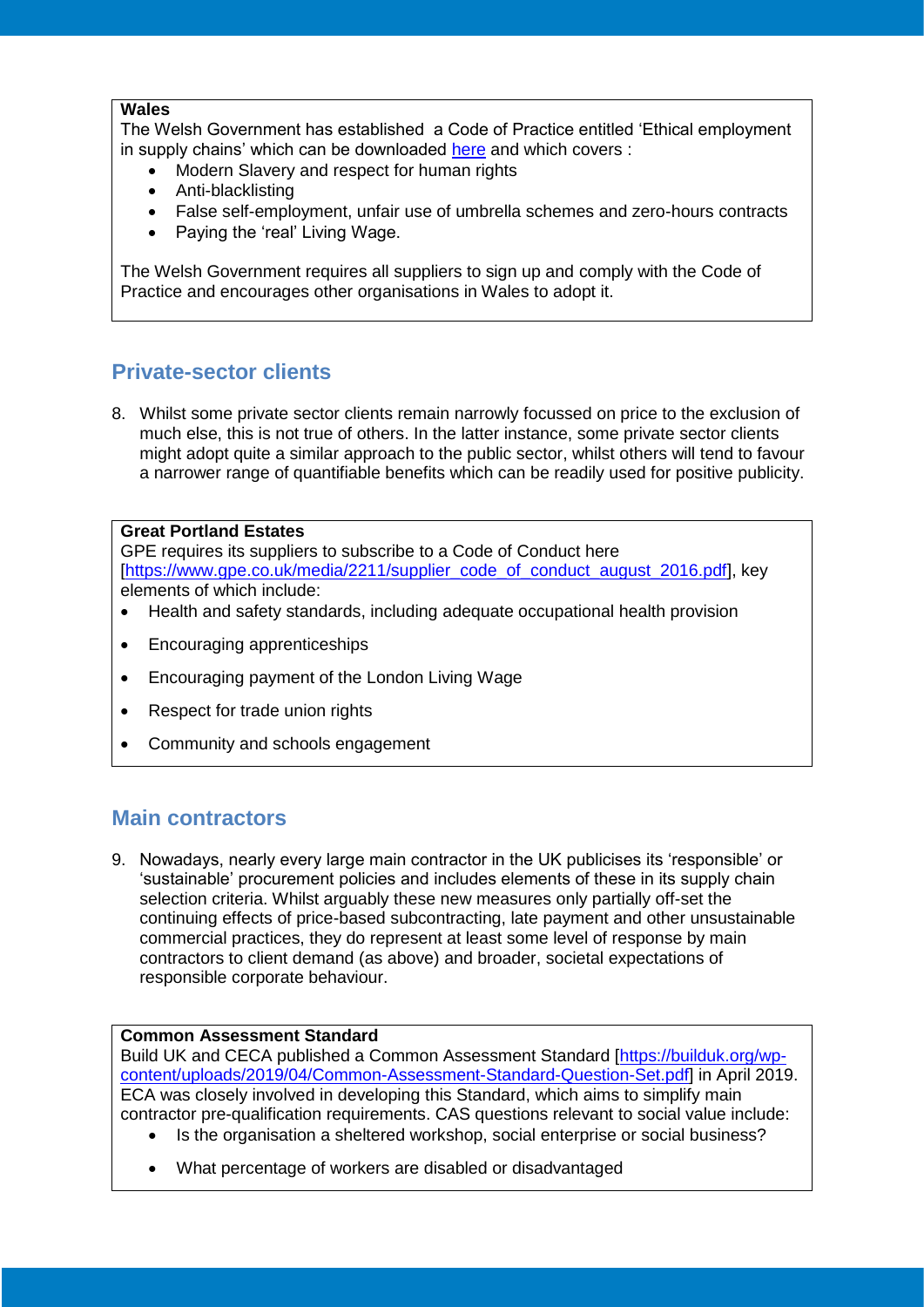- Does your organisation operate appropriate arrangements to ensure that equality and diversity is embedded in your organisation?
- Do you have a corporate social responsibility policy?
- Do you have an anti-slavery and human trafficking statement?
- Do you ensure that your supply chain is aware of, and abides by, Modern Slavery legislation?
- Do you manage the prevention of workplace bullying?

#### **Considerate Constructors Scheme**

The Considerate Constructors Scheme (CCS) [\[https://www.ccscheme.org.uk/\]](https://www.ccscheme.org.uk/) was set up in 1997 to improve the image of the industry.

CCS has a Code of Conduct under which those registered with the Scheme are committed to:

- Respect the community (e.g. minimising impact of deliveries to site on the local community, informing, respecting and showing courtesy to those affected by the work etc)
- Protect the environment (e.g. seeking sustainable solutions and minimising waste, minimising impact of vibration and air, light and noise pollution, etc.)
- Secure everyone's safety (minimising security risks to the local community, embedding attitudes and behaviours that enhance safety performance)
- Value the workforce (e.g. providing and maintaining high standards of welfare, providing a workplace where everyone is respected, treated fairly, encouraged and supported)

CCS monitors registered parties to ensure that the above commitments are met, and also encourages the general public to comment on the sites and actions of those registered with the Scheme.

# **What about employment/industrial relations?**

- 10. Whilst contractual requirements around jobs, training and human rights are becoming ever more commonplace, the question of employment standards – beyond rock-bottom minima such as anti-slavery – remains more contentious.
- 11. Before the 1980s it was not unusual for clients, especially in the public sector, to impose requirements on suppliers to recognise trade unions and/or operate unionised labouronly arrangements. Legislation in that decade rendered arrangements of this sort unlawful, however, and this remains the case today.
- 12. On major infrastructure projects like Heathrow T5, the Olympic Park and Crossrail, clients have tended to continue to promote positive relationships with trade unions, PAYE direct employment and alignment with national working rule agreement (NWRA) benchmark terms and conditions, such as those set out in the JIB. Recent relaxations to EU and UK public procurement law are now encouraging more clients, especially local councils, to sign up to the 'real' Living Wage and/or to Construction Charters drawn up by Unite the Union, committing the council to apply good practice employment standards on directly procured construction work. More recently, the Construction Leadership Council – as a direct consequence of lobbying by ECA, Unite the Union and the JIB – has called for greater public and private-sector client support for direct employment.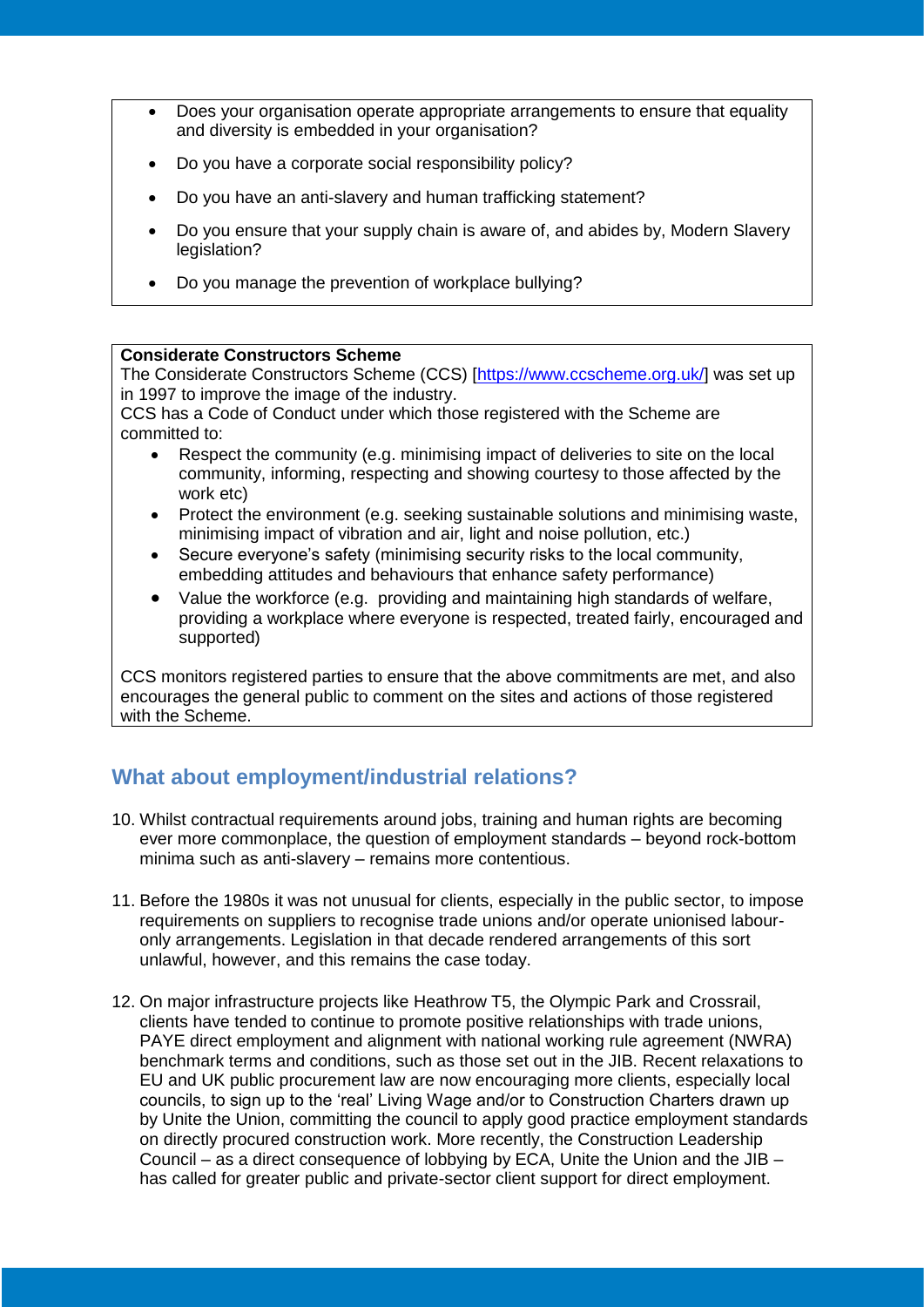#### **Bristol City Construction Charter**

In 2018, Bristol City Council became one of (so far) more than 50 local authorities to have signed a Construction Charter with Unite the Union. Like most of the others, the Bristol **Charter** 

[\[https://democracy.bristol.gov.uk/documents/b10222/Construction%20Charter%20-](https://democracy.bristol.gov.uk/documents/b10222/Construction%20Charter%20-%20Signed%20Copy%2003rd-Jul-2018%2016.00%20Cabinet.pdf?T=9) [%20Signed%20Copy%2003rd-Jul-2018%2016.00%20Cabinet.pdf?T=9\]](https://democracy.bristol.gov.uk/documents/b10222/Construction%20Charter%20-%20Signed%20Copy%2003rd-Jul-2018%2016.00%20Cabinet.pdf?T=9) commits the Council to ensure that its construction contractors and supply chains comply with (among other things):

- Direct employment (including a ban on use of payroll companies)
- Health, safety and welfare standards
- Positive engagement with trade unions
- CSCS/ ECS cards
- National Working Rule Agreement terms and conditions
- Fair recruitment.

#### **Construction Leadership Council**

Following oral and written submissions from ECA, Unite the Union and the JIB, the CLC Skills Workstream incorporated the following into its Future Skills Report [\[http://www.constructionleadershipcouncil.co.uk/wp-content/uploads/2019/06/CLC-Skills-](http://www.constructionleadershipcouncil.co.uk/wp-content/uploads/2019/06/CLC-Skills-Workstream_Future-Skills-Report_June-2019_A4-Print-Version.pdf)[Workstream\\_Future-Skills-Report\\_June-2019\\_A4-Print-Version.pdf\]](http://www.constructionleadershipcouncil.co.uk/wp-content/uploads/2019/06/CLC-Skills-Workstream_Future-Skills-Report_June-2019_A4-Print-Version.pdf), published in June 2019:

- A call for "clients to agree a code of employment to level the playing field, where those who contribute to a project are directly employed, thereby ensuring that it is in the employer's best interest to train their staff and benefit from their improved productivity"
- A proposal to measure the percentage of direct employment per contract
- A proposal to measure the percentage of contracts let which contain scoring criteria to incentivise direct employment at head contract and throughout the supply chain.

## **Is social value relevant only to larger ECA Members?**

- 13. A 2018 [ECA survey](https://www.eca.co.uk/business-industry-support/reports,-research-surveys/past-surveys,-reports-and-research/corporate-social-responsibility-(csr)-survey-(2017) confirmed a strong positive correlation between the profile given to social value and CSR related considerations and the size of the business. The larger the business, the greater the likelihood of it facing questions about its approach to social value, and the more likely that it was asking its own supply chain about their policies and activities in the field.
- 14. Just over half the survey's respondents expected CSR to be more important to their business in the next 5 to 10 years. This, together with other responses, seems to confirm that whilst current knowledge and understanding remain patchy, an ability to deliver socially valuable outcomes (and to demonstrate such delivery) is likely to become increasingly important for building services engineering businesses of all sizes when bidding for work in future.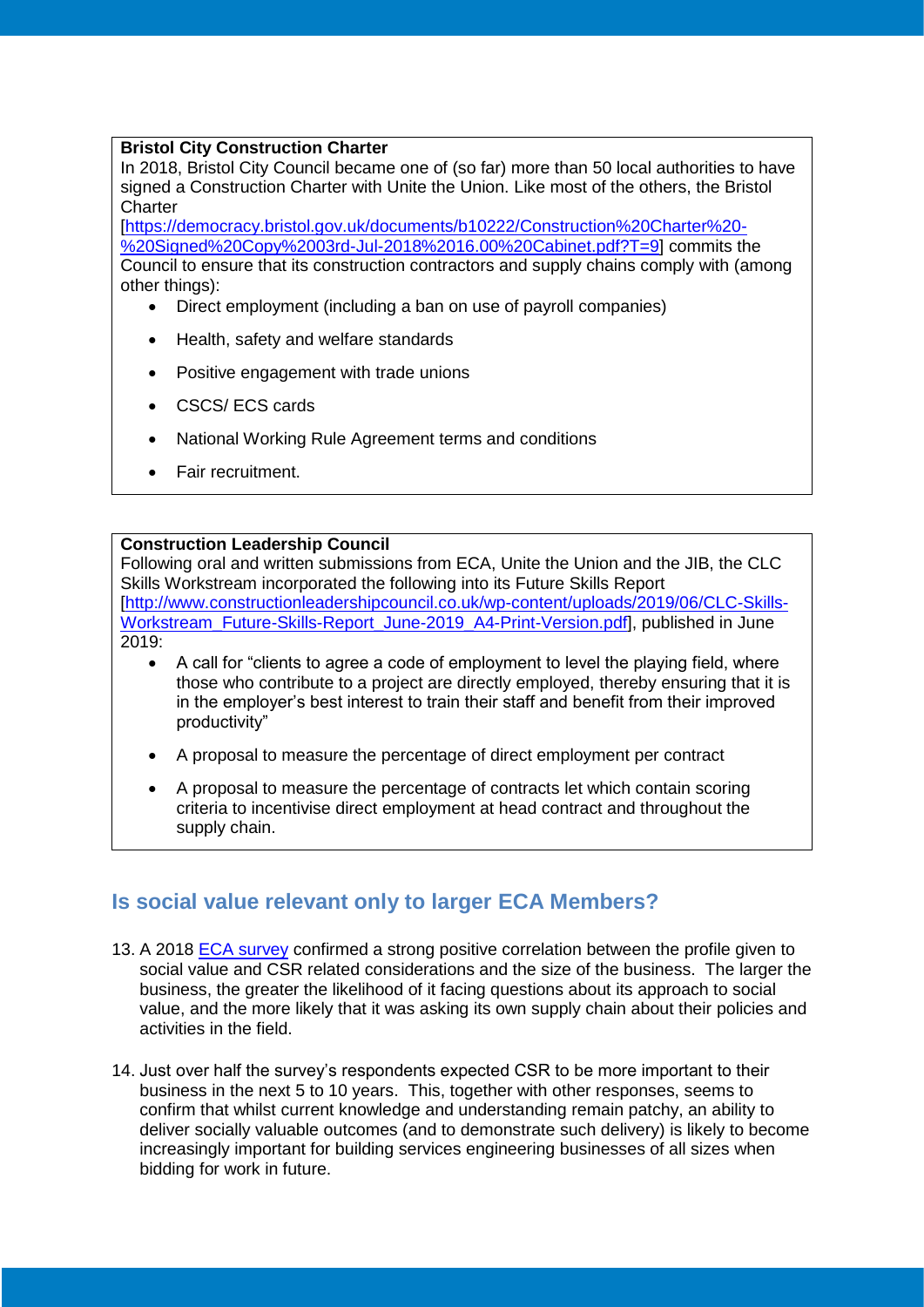## **Other benefits of a commitment to social value**

- 15. Apart from winning work, a commitment to social value can bring a wider range of benefits to firms of all sizes. These can include:
	- a) Return on investment from new, more environmentally efficient processes and technologies
	- b) Apprentices carrying out skilled work at a lower cost than fully qualified employees<sup>1</sup>
	- c) Easier access to potential new employees via links with local colleges and schools
	- d) An enhanced employer brand, improving attractiveness to potential employees and increasing the commitment and retention of existing employees
	- e) A positive public profile for the firm.

#### **"Real" Living Wage**

**.** 

The "Real" Living Wage (RLW) [\[https://www.livingwage.org.uk/what-real-living-wage\]](https://www.livingwage.org.uk/what-real-living-wage) is independently calculated, based on what someone with a home and a family needs to get by. As such it is different from – and considerably higher than – the National Living Wage (NLW), set by the UK Government. The RLW and NLW rates can be found [here.](https://www.livingwage.org.uk/what-real-living-wage)

The RLW is promoted by the Living Wage Foundation [\[https://www.livingwage.org.uk/\]](https://www.livingwage.org.uk/), a campaigning charity. According to the Foundation's research, employers have reported various benefits from voluntarily adopting the RLW as a minimum rate of pay. These include:

- Improved reputation for the business (86% of respondents)
- Increased employee motivation and retention (75%)
- Enhanced differentiation from competitors (64%)
- Better employment relations (58%).

# **How effectively are social value requirements implemented in practice?**

16. Among some clients, not least in the public sector, there is sometimes a tendency to 'let, then forget': local authorities' monitoring of Section 106 planning obligations remains patchy in many parts of the country, for example. By contrast, other clients, such as Crossrail, have instituted intrusive reporting and performance measurement regimes, leaving few hiding places for the uncommitted. Overall, as social value requirements become more embedded, and clients and main contractors grow more experienced, the most likely trend is for scrutiny and accountability to increase.

# **Guidance: what steps can ECA Members take now?**

<sup>1</sup> Recently confirmed in the Electrotechnical Skills Partnership (TESP), *Labour Market Intelligence Research*  report – available for download from: [https://www.the-esp.org.uk/wp-content/uploads/2019/04/TESP-LMI-](https://www.the-esp.org.uk/wp-content/uploads/2019/04/TESP-LMI-Report-2019.pdf)[Report-2019.pdf.](https://www.the-esp.org.uk/wp-content/uploads/2019/04/TESP-LMI-Report-2019.pdf)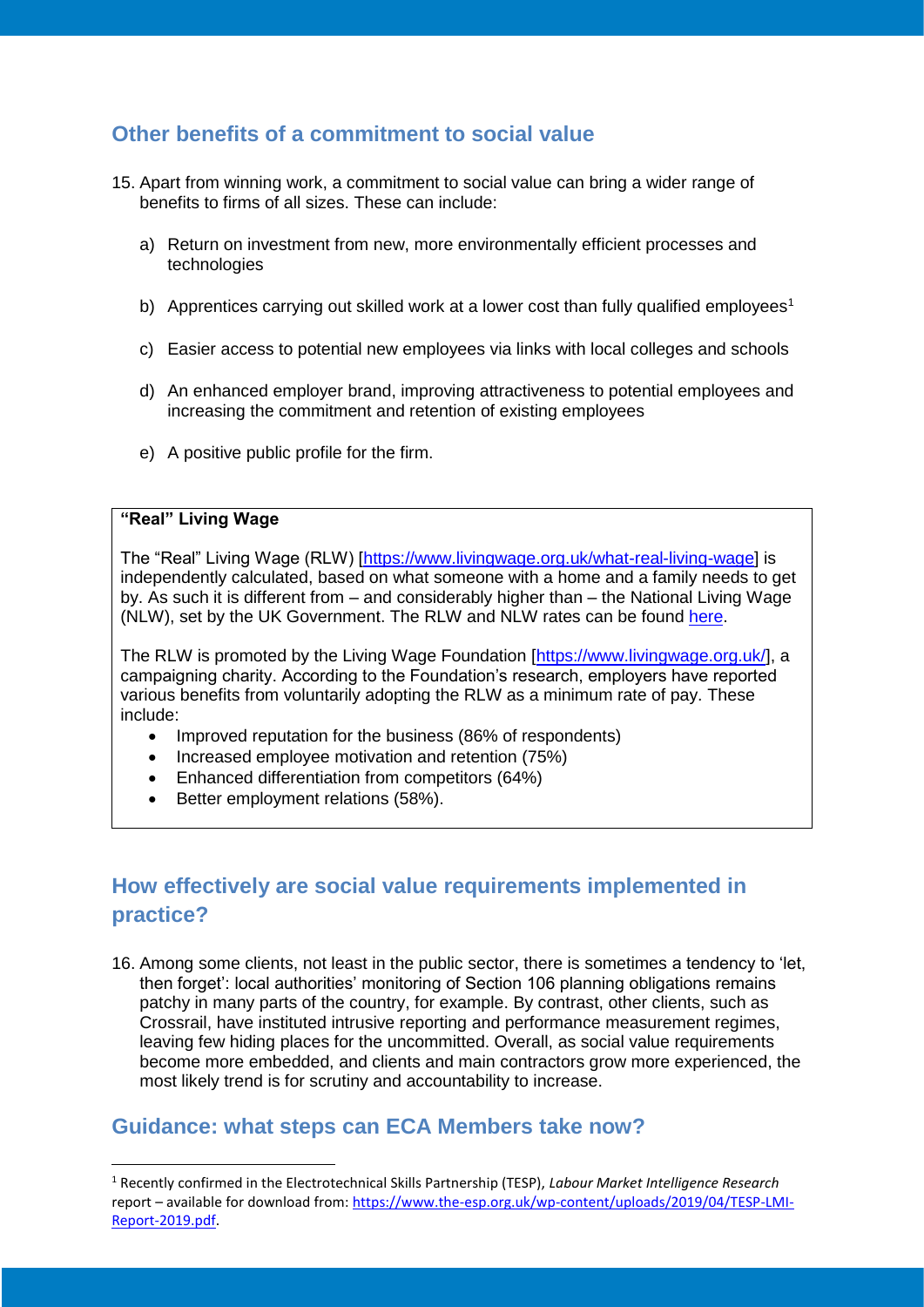- 17. A good starting point for any ECA Member might be to examine current activities that may fall into the category of social value. Examples may include:
	- Employing and training apprentices
	- Offering payroll-giving, to encourage employees to donate to charities [\(www.payrollgiving.co.uk\)](http://www.payrollgiving.co.uk/)
	- Supporting employees to undertake training or education outside work (e.g., loan for the course fees, time off to study and take exams)
	- Supporting charities, either directly or indirectly (e.g., sponsoring and allowing time off for employees involved in fundraising etc)
	- Improving the profile of the sector within the local community  $-$  e.g., going into local schools to talk about the company's work; providing work experience for local school children or long-term unemployed
	- Being a member of the JIB (at no extra charge for ECA Members), and applying the JIB agreement [\(www.jib.org.uk\)](https://www.jib.org.uk/)
- 18. Researching the social value criteria which a particular client organisation applies can also provide ideas about how a firm's practices might be adjusted or improved. Relevant information in this case will likely include:
	- a) The social value objectives of the client
	- b) The outcomes they are seeking
	- c) Examples (if any) of social value initiatives by previous suppliers
	- d) The methods the client will use to measure social value
- 19. Sometimes, it might be possible to engage with commissioners in advance in order to influence what these criteria might be before they are finalised. Engagement with potential clients at an early stage gives an ECA Member company greater opportunity to ensure that any social value specifications are within the company's existing or proposed social value agenda and that they are deliverable. Many councils, for example, require training and employment of local residents. However, they may not have taken into account the length of time required to complete an electrotechnical apprenticeship and as contractors move from project to project and one geographical area to another, there can be an issue with people being recruited and partially trained for each contract without any sustained improvement in employment in each geographical area. Once the problems with this are explained and understood, the client will hopefully consider amending its requirements accordingly.
- 20. Businesses can also access free online resources to educate themselves on social value and start to draw up establish relevant policies and processes. The Supply Chain Sustainability School offers a wide range of useful information (see further below). In addition, Social Value UK has produced a detailed guide on 'Social Return on Investment' (SROI) to help organisations quantify including how to calculate the monetary value for each £1 that the proposal may cost. The SROI guide can be downloaded [here.](http://www.socialvalueuk.org/resource/a-guide-to-social-return-on-investment-2012/) There are a number of other online resources and hubs for social value. In addition to details about their social value objectives on the website of large organisations there are many websites that provide access to wider resources and training. [Social value UK](http://www.socialvalueuk.org/social-value-campaigns/) has general information and online training and is a good starting point for those wishing to find out about what is social value. The social value [portal;](http://socialvalueportal.com/about/) [Government information and resources on the social value act](https://www.gov.uk/government/publications/social-value-act-information-and-resources/social-value-act-information-and-resources) all focus on the impact and application of the Social Value Act 2012.

#### **Supply Chain Sustainability School**

Funded by several **main contractors and clients**, the School [\[https://www.supplychainschool.co.uk/uk/default-home-main.aspx\]](https://www.supplychainschool.co.uk/uk/default-home-main.aspx) provides supply chain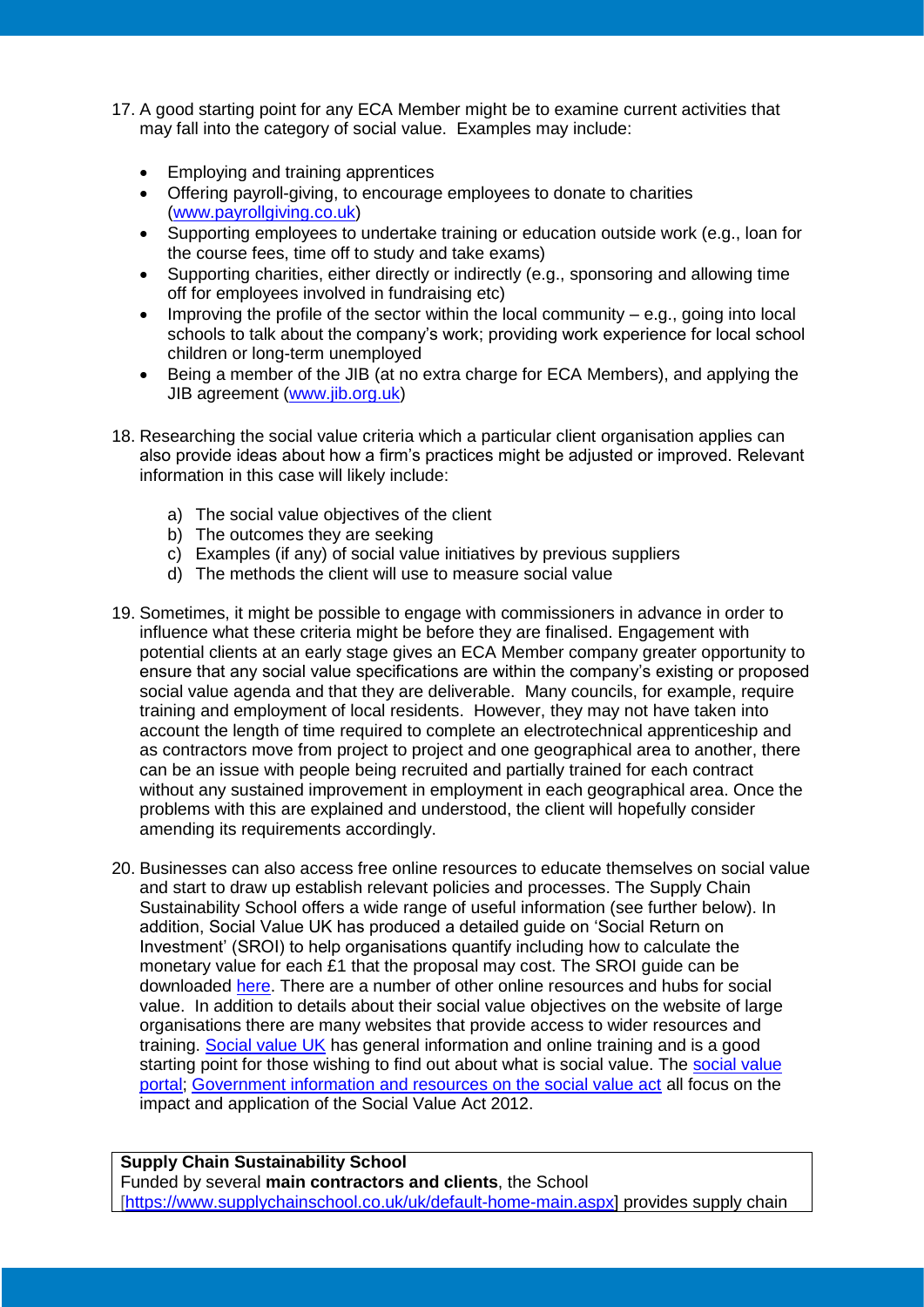firms with **free practical support** in the form of **CPD accredited** e-learning modules and training workshops, tailored self-assessments and actions plans, benchmarking tools, networking opportunities and access to thousands of online resources. These materials cover the full range of sustainability issues, including social, environmental and economic.

- 21. Getting involved in one or more of the following organisations could assist your firm achieve its social value objectives, as well as boosting its credibility in the eyes of clients, employees, potential employees and the wider community.
	- **Electrical Industries Charity** [\[https://www.electricalcharity.org/\]](https://www.electricalcharity.org/)**.** The leading charity for the electrical industries, offering a range of financial and other support services to industry employees and their families. The EIC welcomes individual and corporate donations, sponsorship and participation in fundraising events.
	- **JTL** [\[https://www.jtltraining.com/apprenticeships/apprenticeship](https://www.jtltraining.com/apprenticeships/apprenticeship-courses/traineeships/)[courses/traineeships/\]](https://www.jtltraining.com/apprenticeships/apprenticeship-courses/traineeships/)**.** The largest apprenticeship training provider in the electrical contacting sector, and a not-for-profit charity. As well as apprenticeships, JTL encourages employers to support traineeships (work experience placements), including for under-represented and/or disadvantaged communities.
	- **Considerate Constructors Scheme** [\[https://www.ccscheme.org.uk/company](https://www.ccscheme.org.uk/company-registration/about-company-registration/)[registration/about-company-registration/\]](https://www.ccscheme.org.uk/company-registration/about-company-registration/)**.** As well as participating on individual CCS-registered projects (above), firms can choose to join CCS directly. As well as the reputational benefits that this can bring, registered businesses have access to CCS advice and guidance on improving their performance and a chance to compete in high-profile National Company and Supplier Awards. Details of ECA Member discount for CCS registration are on [the partner](https://www.eca.co.uk/why-the-eca/electrical-engineers-installers/members-discounts.aspx)  [discounts page on the members section of the ECA website.](https://www.eca.co.uk/why-the-eca/electrical-engineers-installers/members-discounts.aspx)
	- **Women into Construction** [\[https://www.women-into-construction.org/\]](https://www.women-into-construction.org/). This is an independent not-for-profit organisation that promotes gender equality in construction. It provides support to women wishing to work in the construction industry and to contractors interested in offering work placement and/or apprenticeship and job opportunities to women. Women into Construction also supplies consultancy services, such as unconscious bias training.
	- **New Futures Network** [\[https://offenderemployment.campaign.gov.uk/\]](https://offenderemployment.campaign.gov.uk/). This is a specialist organisation within HM Prison Service that brokers partnerships between prisons and employers. Options for participating firms include employing serving prisoners, release on temporary licence (ROTL), and employing exoffenders after release from prison.
	- **Careers and Enterprise Company** [\[https://www.careersandenterprise.co.uk/\]](https://www.careersandenterprise.co.uk/). The CEC connects schools and colleges with employers and careers programme providers and supports them to work together to provide young people with effective and high-quality encounters with the world of work. Participating businesses can offer young people encounters with the world of work, such as mentoring or work experience; encourage their staff to volunteer for local outreach activities or work encounters; take their school engagement programmes into more schools and colleges; and/or [volunteer as an](https://www.careersandenterprise.co.uk/enterprise-adviser-network/become-enterprise-adviser)  [individual](https://www.careersandenterprise.co.uk/enterprise-adviser-network/become-enterprise-adviser) Enterprise Adviser, and work with a local school or college to help develop their careers plan.
	- **Living Wage Foundation** [\[https://www.livingwage.org.uk/\]](https://www.livingwage.org.uk/). Firms which want to demonstrate publicly their commitment to pay the Real Living Wage, and potentially take advantage of the benefits this can bring (see above), can become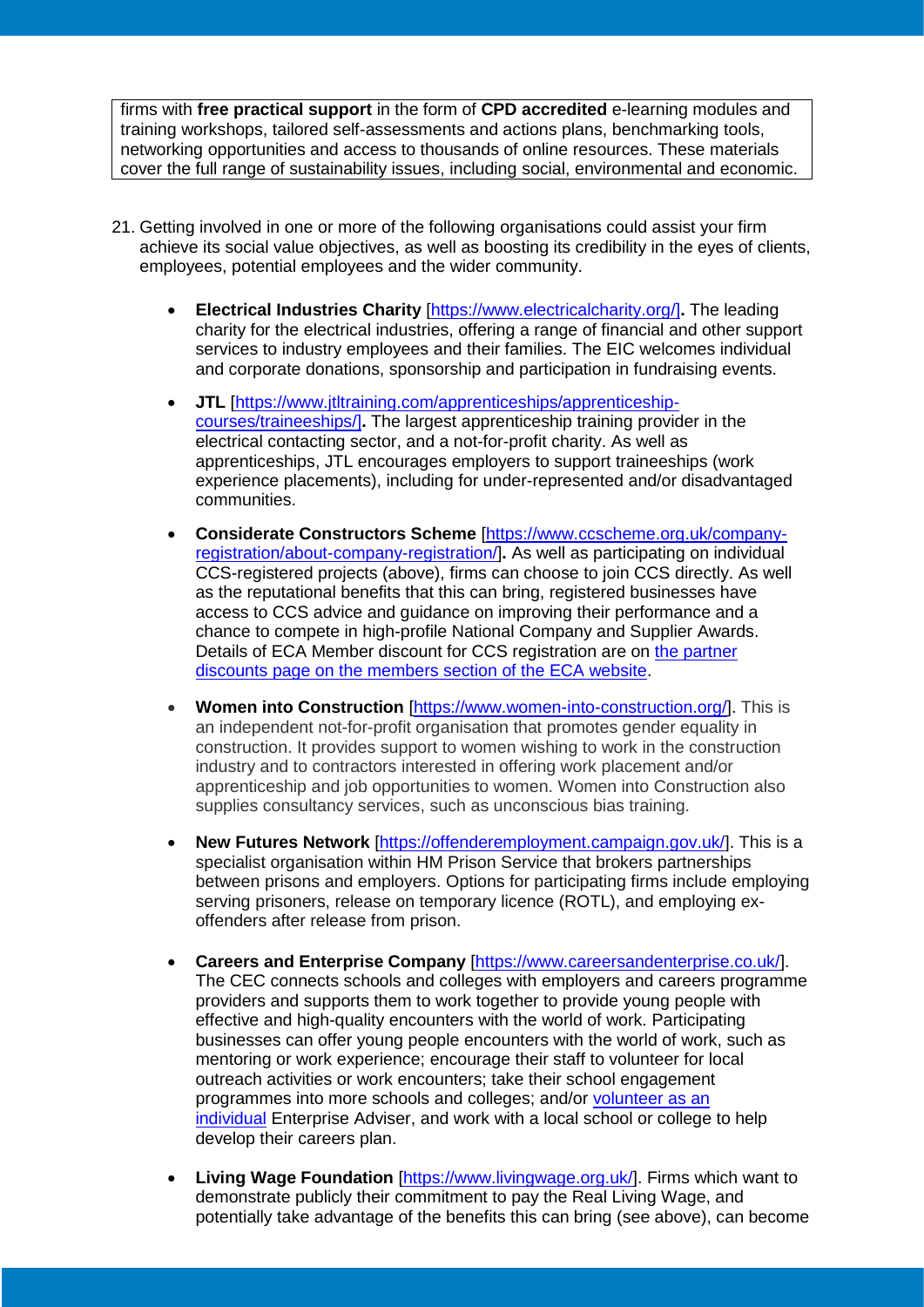an accredited Living Wage Employer, audited and certified by the Living Wage Foundation. As well as direct employees, the obligation to pay the Real Living Wage extends to contract staff (e.g., self-employed, agency, security, cleaning and catering personnel) working for the company for at least two hours per week, for eight or more consecutive weeks.

- 22. Developing a formal CSR policy can help consolidate and systematize the organization's approach to social value. It will also demonstrate commitment to staff and external stakeholders, as well as fulfilling client and main contractor pre-qualification requirements (see Common Assessment Standard, above). ECA has prepared a sample company CSR policy available [here](https://www.eca.co.uk/CMSPages/GetFile.aspx?guid=4385ed9f-223c-4ca4-9926-585a48188fab) with and editable version available [here.](https://www.eca.co.uk/business-industry-support/commercial-and-contracts/csr)
- 23. Once there is a good tale to tell on social value, entering awards can provide both reputational benefits for the organisation and recognition for employees who have been especially involved. As well as national awards organised by Considerate Constructors and the like, supply chain competitions are becoming increasingly common, organised by large clients and main contractors.

## **ECA support for Members**

- 24. ECA has long sought to support members in areas such as environmental sustainability and health and safety. Increasingly this support is now extending to encompass the social aspects of sustainability, reflecting the expanding scope of CSR and higher profile of social value, in particular.
- 25. ECA's work in all these areas is coordinated by a CSR Steering Group, made up of member firm representatives. Other member forums whose work overlaps with social value include the Skills and Labour Relations Committees. If you are interested in learning more about the activities of the Steering Group and/or these Committees, please contact Paul Reeve [paul.reeve@eca.co.uk] for CSR or Andrew Eldred [andrew.eldred@eca.co.uk] for Skills and Labour Relations.
- 26. ECA has also prepared a number of guidance documents for members on CSR and related topics. Apart from the CSR policy document already referred to, these include [guidance on equality, sustainability policy template, modern slavery policy template] and can be accessed on the members' area of the ECA website [\[here\]](https://www.eca.co.uk/business-industry-support/commercial-and-contracts/csr).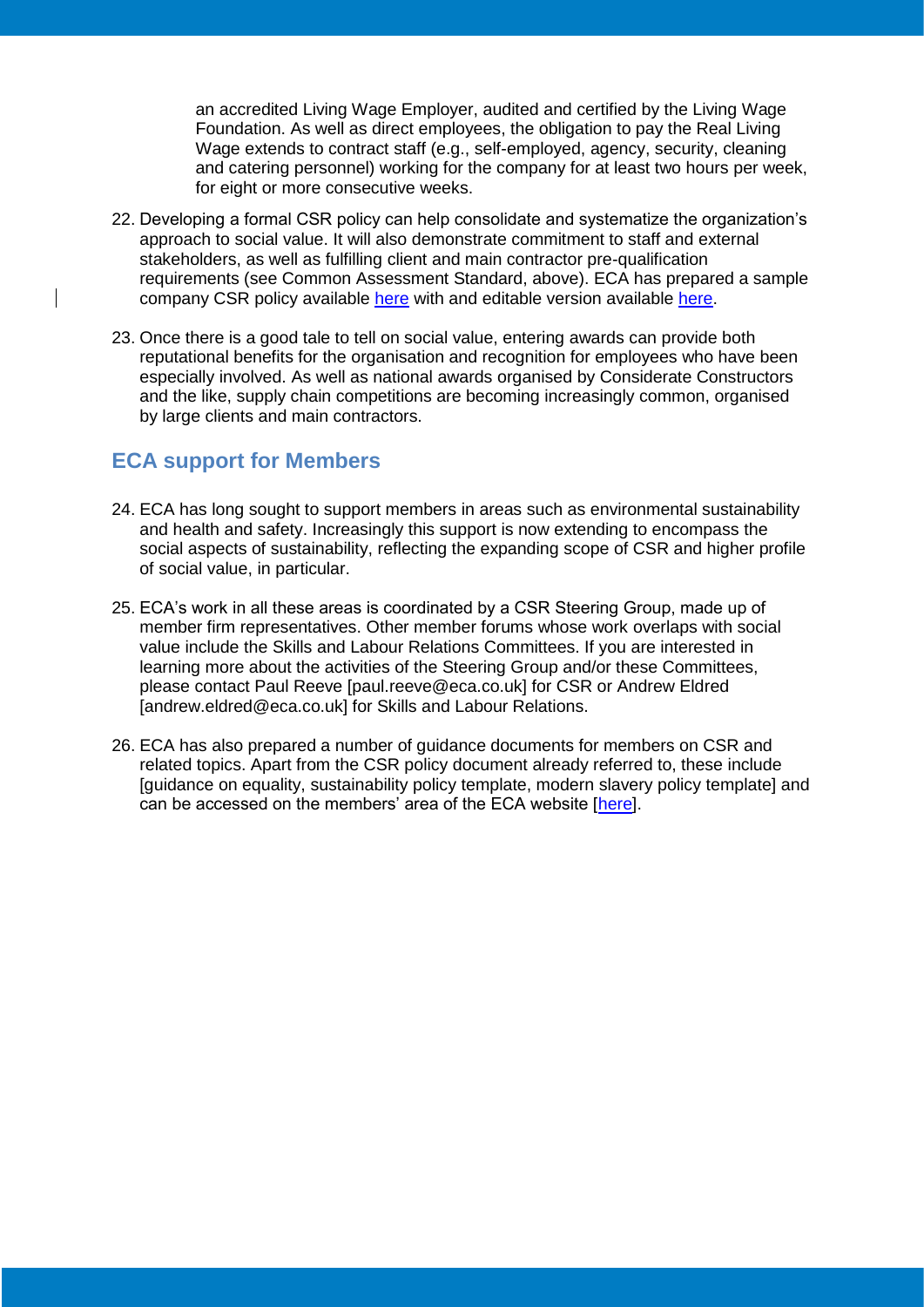# **Appendix: summary of relevant public procurement & planning legislation**

#### EU Directives

EU procurement legislation sets minimum harmonised rules for tenders whose monetary value exceeds a certain amount and which are presumed to be of cross-border interest.

The effects of recent EU procurement Directives have included:

- Enabling public authorities to promote socially responsible public procurement via new rules aimed at promoting social inclusion
- Allowing social aspects to be taken into account in certain circumstances in addition to environmental aspects which have previously been allowed
- Allowing contracting authorities to require evidence of social/environmental characteristics from contractors
- Allowing full life-cycle costing to be taken into account when awarding contracts to encourage greater social value which may save money over the long term despite appearing more costly on initial examination
- Encouraging contracting authorities to break up work into smaller contracts to facilitate SMEs participation in public sector work.

#### Domestic legislation

Section 106 of the Town and Country Planning Act 1990 empowers local councils to attach conditions to a planning permission which are then set out in a legally binding agreement between the council and the developer. Increasingly, these conditions will include obligations to provide a minimum number of jobs, apprenticeships and other training opportunities for local people. Typically, a developer will then pass these obligations down to its construction supply chain. As an alternative, the developer may be asked to make a financial contribution back to the council.

Changes in recent years to UK procurement legislation, implementing EU Directives (above), mean that local authorities and other public sector organisations now have greater scope than before to incorporate social clauses of various kinds into contracts. In England and for activities in Wales by English based organisations, the key pieces of legislation in this area are the Public Services (Social Value) Act 2012 and the Public Contracts Regulations 2015. In practice, therefore, public sector clients in England can now impose a wide variety of social clauses when procuring works and services directly. This new freedom helps to explain the increasing profile of social value within public sector contracts, exemplified by local jobs and training requirements, outreach initiatives to benefit the disadvantaged and Construction Charters, among other things.